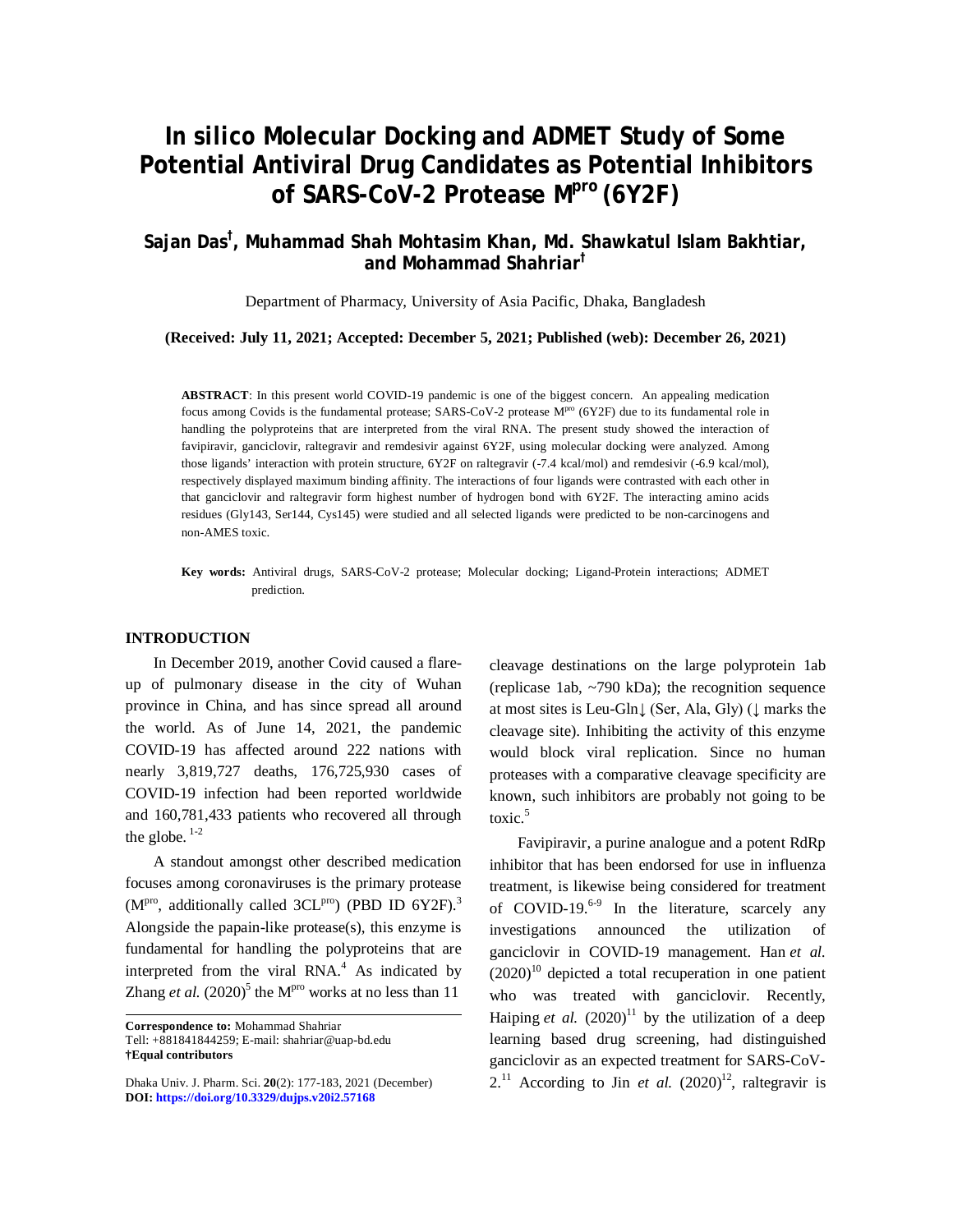another proposed antiviral medication in treating COVID-19. Remdesivir (GS-5734), an inhibitor of the viral RNA-dependent RNA polymerase with *in vitro* inhibitory action against SARS-CoV-1 and the  $MERS<sup>13-15</sup>$  was distinguished ahead of schedule as a promising helpful candidate for Covid-19 in respect of its capacity to restrain SARS-CoV-2 *in vitro*. 16

Since there is no disease specific vaccine or drug available against COVID-19, there is a prompt need to distinguish antiCOVID-19 specialists to control the episode and spread of viral contamination. Novel ways to deal with drug plan and disclosure are being used to investigate helpful medication contender for COVID-19. Molecular docking is a promising apparatus for drug disclosure and improvement through the investigation of the interaction of ligand (drug) molecules inside the binding pocket of a target protein (receptor).<sup>17</sup>

The potential therapeutic drug candidates such as favipiravir, ganciclovir, raltegravir and remdesivir, which are practiced against COVID-19 worldwide, the present study tried to perform the computer-based techniques to assess the structure of ligand-protein complexes, biochemical pathways and also screen the top hit compounds for adsorption, distribution, metabolism, excretion, and toxicity (ADMET) study through *in silico* methods.

#### **MATERIALS AND METHODS**

**Protein preparation.** The three-dimensional structure of SARS-CoV-2 protease M<sup>pro</sup> (PDB ID 6Y2F) was recovered from the PDB in RCSB site in PDB Format. Before docking, protein was ready by utilizing BIOVIA Discovery Studio programming. During planning polar hydrogens were added and water molecules, hetero atoms were taken out from the protein for the avoidance of undesirable interaction while docking. Among different ligand presents in the protein, choosing a specific ligand, then, at that point the X, Y and Z ascribes were noted in the protein to track down the binding affinity.

**Ligand preparation.** Three-dimensional structures of favipiravir (CID: 492405), ganciclovir (CID: 135398740), raltegravir (CID: 54671008) and remdesivir (CID: 121304016) were recovered from PubChem Compound Database (<https://pubchem.> ncbi.nlm.nih.gov/) in SDF format and changed over into PDB format utilizing Discovery Studio 3.5 suite. Further, structure optimization and protonation condition of all ligands were accomplished utilizing Discovery Studio 3.5 suite.

**Molecular docking and ADMET analyses.** Molecular docking was performed to foresee the maximum binding affinity between the ligand and protein using Autodock Vina and for discovering the kind of amino acids residues interaction with the ligand utilizing BIOVIA Discovery Studio software. For Autodock Vina, observational scoring capacities assists with figuring the binding affinity utilizing Grid boundaries  $(X, Y \text{ and } Z \text{ attributes})$ .<sup>18-22</sup> The docking was performed utilizing a comprehensiveness worth of 8. The entirety of the other programming boundaries were the default esteems, and the entirety of the bonds contained in the ligand were permitted to rotate freely while the receptor was rigid. The last perception of the docked structure was performed utilizing Discovery Studio Visualizer 3.5 where different kinds of interactions happen. In view of the quantity of H-bond interaction between ligandprotein, specific ligand mode was chosen. The lower the binding energy, the higher the binding affinity occurs between the ligand-protein.

ADMET properties of favipiravir, ganciclovir, raltegravir and remdesivir were anticipated utilizing the pharmacokinetic parameters of the ADMETSar web server [\(http://lmmd.ecust.edu.cn/\)](http://lmmd.ecust.edu.cn/))<sup>23-24</sup> after a successful docking study (Table 2).

## **RESULTS AND DISCUSSION**

The results revealed strong interactions of the compounds against the SARS-CoV-2 protease  $M<sup>pro</sup>$ . After fruitful docking of favipiravir, ganciclovir, raltegravir, and remdesivir to the 6Y2F, modes of interactions are created with a specific docking score. In this study, four drug molecules were evaluated for their inhibitory properties against SARS-CoV-2 protease  $M<sup>pro</sup>$  (6Y2F). Based on H-bond, hydrophobic interactions, Van der Waal interaction and ionic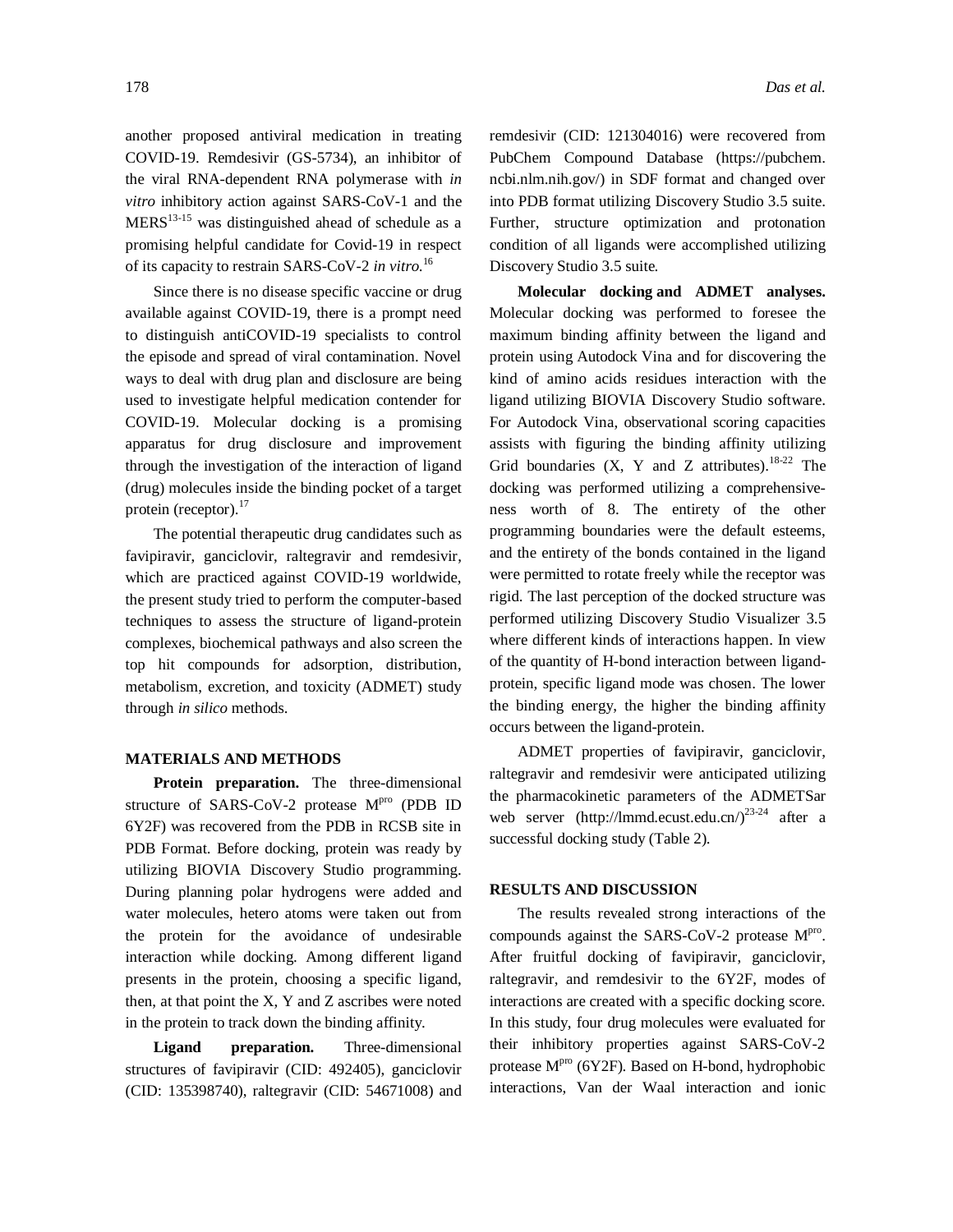bonds etc., protein (6Y2F) and the drug molecules (ligand) going through docking try different things with their best docking score considered as the steadiest for the ligand (Table 1). In molecular docking, actual requirement is not always only the RMSD and binding energy values. The molecular interactions like hydrogen bonds, hydrophobic interactions, Van der Waal interaction and ionic bonds etc. are also playing important role.

**Table 1. Docking scores and the H-bond formation results obtained between the interactions of ligands (favipiravir, ganciclovir, raltegravir, and remdesivir) and protein (6Y2F).**

| Sl.<br>No. | Ligands     | Protein (receptor)      | Affinity<br>(kcal/mol) | H-bond formation                                  |
|------------|-------------|-------------------------|------------------------|---------------------------------------------------|
|            | Favipiravir | SARS-CoV-2 protease     | $-4.5$                 | $Gly143$ , Ser144 and $Cys145$                    |
|            | Ganciclovir | M <sup>pro</sup> (6Y2F) | $-5.1$                 | Gly143, Ser144, Cys145, Phe140, Glu166 and Leu141 |
|            | Raltegravir |                         | $-7.4$                 | Gly143, Ser144, Cys145, Glu166, Gln192 and Leu141 |
| 4          | Remdesivir  |                         | $-6.9$                 | Gly143, Ser144, Cys145, Gln189, Cys44             |

The association of explicit amino acids participating in the drug-protein interactions were likewise recorded. Favipiravir, showed significant binding, yielding a binding affinity of -4.5 kcal/ mol while forming H-bonds with Gly143, Ser144 and Cys145 in the active site of 6Y2F. Some Van der Waals interaction of favipiravir with Leu141, His163, Phe140, Glu166 and Asn142 were observed (Figure 1).

Ganciclovir has a binding energy of -5.1 kcal/ mol while forming conventional H-bonds with Gly143, Ser144, Cys145, Phe140, Glu166 and Leu141 in the active site of 6Y2F (Figure 2). Ganciclovir also formed some Van der Waals interaction with His164, Gln189, Met49, Arg188, Asn142 along with 2 carbon hydrogen bonds with Met165 and His163.

Raltegravir interacts to 6Y2F by forming hydrogen bonds with Gly143, Ser144, Cys145, Glu166, Gln192 and Leu141 and also formed Van der Waals interaction to Thr25, Asn142, His164, Gln189 and Thr190; halogen (fluorine) to Cys44 and Thr45 and pi-sulfar and alkyl bond with Met165 and Pro168, respectively (Figure 3).



Figure 1. Favipiravir docked in the SARS-CoV-2 protease M<sup>pro</sup> (6Y2F): **(left)** Pocket view of 6Y2F binding with favipiravir shows the Hbond donor-acceptor residues, **(right)** 2D schematic diagram of docking model of interaction between 6Y2F and favipiravir with amino acid with H-bond (green dashed line).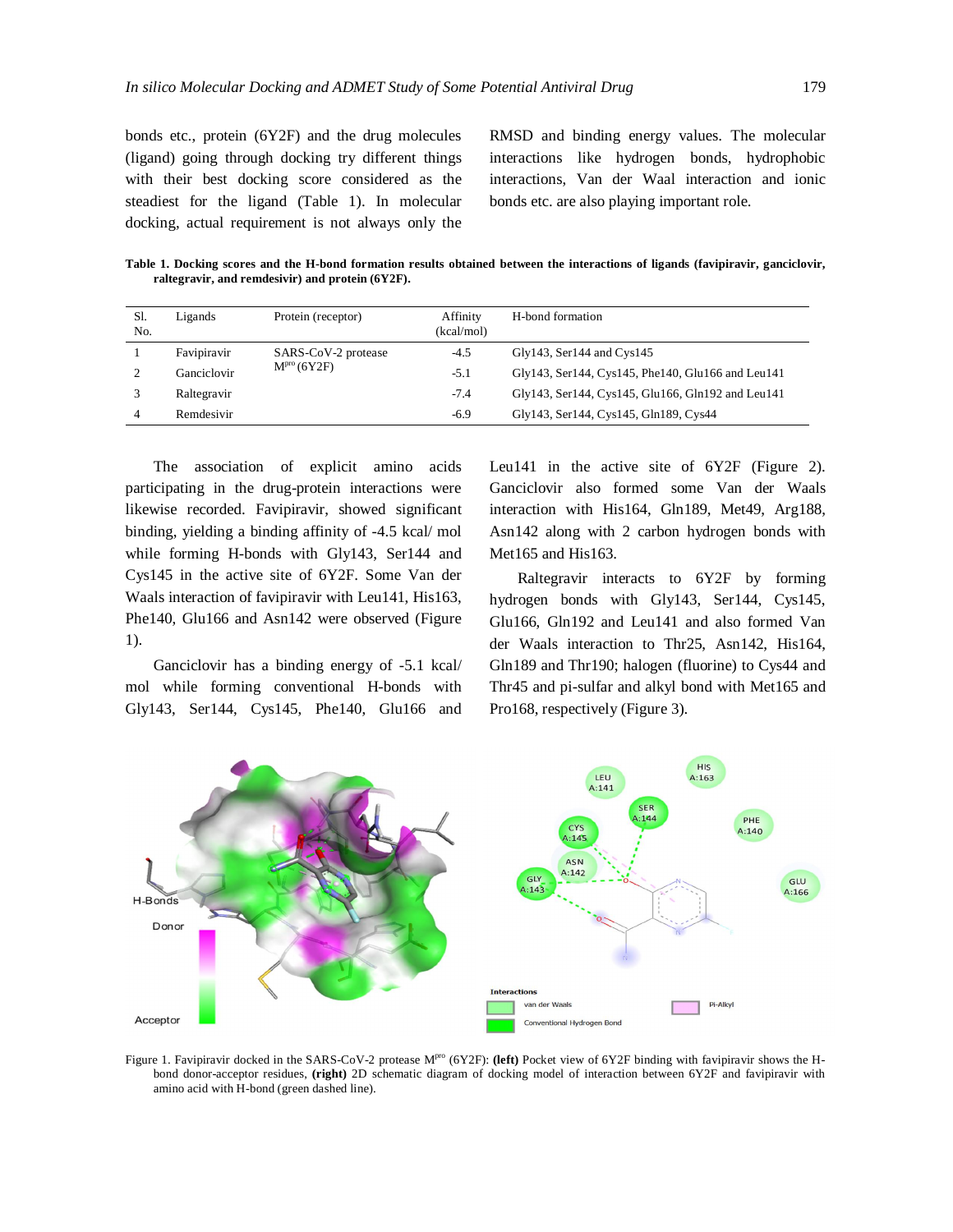

Figure 2. Ganciclovir docked in the SARS-CoV-2 protease M<sup>pro</sup> (6Y2F): **(left)** Pocket view of 6Y2F binding with ganciclovir shows the Hbond donor-acceptor residues, **(right)** 2D schematic diagram of docking model of interaction between 6Y2F and ganciclovir with amino acid with H-bond (green dashed line).



Figure 3. Raltegravir docked in the SARS-CoV-2 protease M<sup>pro</sup> (6Y2F): (left) Pocket view of 6Y2F binding with raltegravir shows the Hbond donor-acceptor residues, **(right)** 2D schematic diagram of docking model of interaction between 6Y2F and raltegravir with amino acid with H-bond (green dashed line).

Remdesivir interacts to receptor (binding affinity of -6.9 kcal/ mol) by forming H-bonds with Gly143, Ser144, Cys145, Gln189, Cys44, respectively. Besides such strong hydrogen bonding, remdesivir formed hydrophobic interactions with Met165, Pro168 and His41. Some Van der Waals interaction of favipiravir with Gln192, Leu167, His164, Asp187, Arg188, Met49, Thr25, Leu27, Thr26, Leu141, Thr190 and Asn142 were observed (Figure 4). Docking investigation assists with assessing the interacting residues, binding energies and intermolecular distance between the communicating 6Y2F residues to the ligands.

ADMET properties were anticipated utilizing the pharmacokinetic parameters of the ADMETSar web server [\(http://lmmd.ecust.edu.cn/\)](http://lmmd.ecust.edu.cn/)) for favipiravir,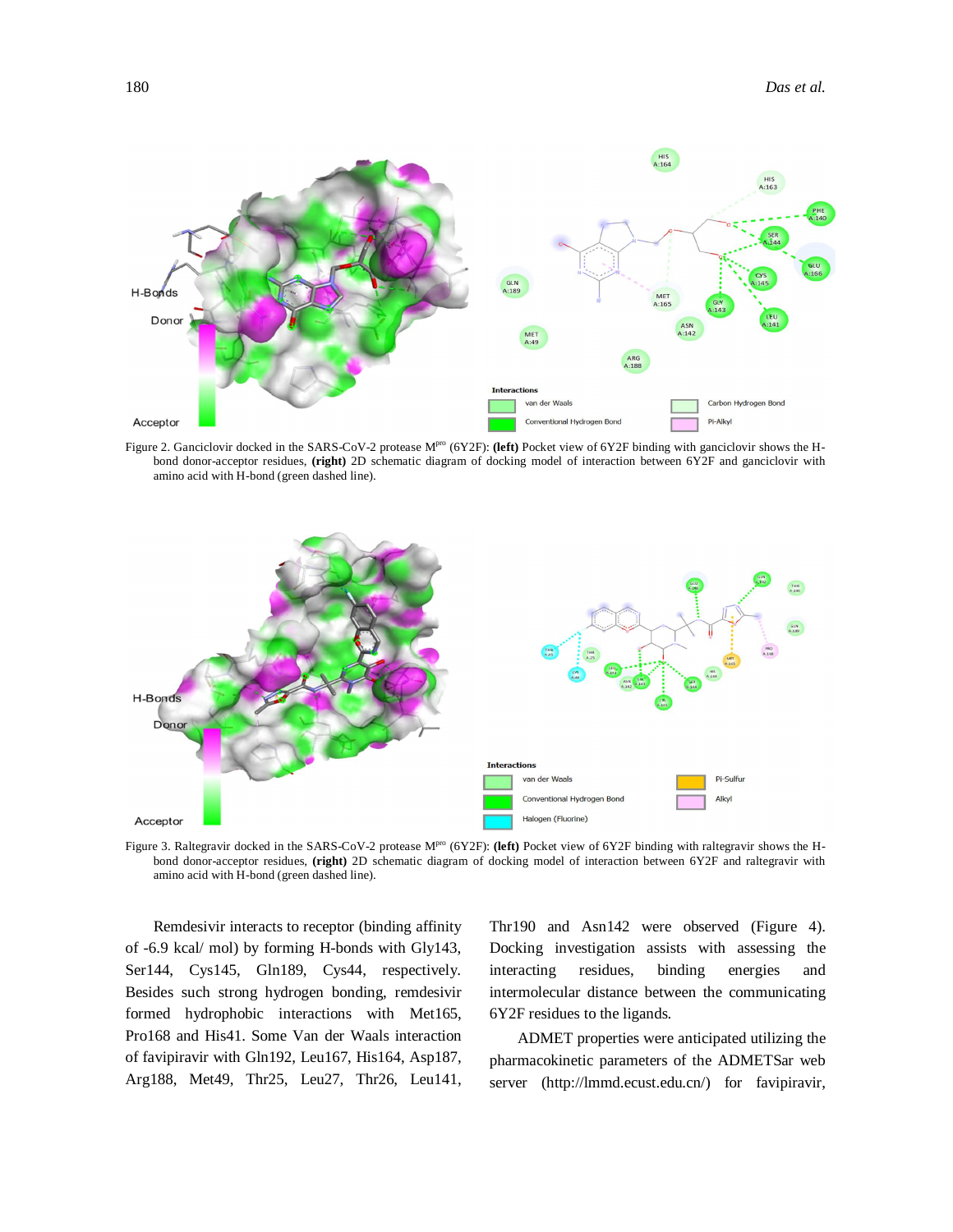ganciclovir, raltegravir and remdesivir after an effective docking study (Table 2). Aqueous solubility, Caco-2 permeability, BBB permeability, human intestinal permeability, and P-glycoprotein substrate, P-glycoprotein inhibitor and renal organic transporter were utilized to anticipate the absorption level of the compounds. All drug molecules show good aqueous solubility, which may be because of the quantity of hydroxyl groups in them. Favipiravir, ganciclovir exhibited BBB penetrating potential. All

drug molecules anticipated to have a decent absorption rate. Ganciclovir, raltegravir and remdesivir might be effectively exuded from cells by P-glycoprotein as they were all substrates of Pglycoprotein, while all drug molecules were anticipated to be P-glycoprotein and renal organic cation transporter non-inhibitor. Favipiravir and raltegravir reside in mitochondria, whereas ganciclovir and remdesivir is localized in nucleus lysosome, respectively.

| Table 2. Predicted ADMET properties of favipiravir, ganciclovir, raltegravir and remdesivir. |  |  |  |  |  |
|----------------------------------------------------------------------------------------------|--|--|--|--|--|
|----------------------------------------------------------------------------------------------|--|--|--|--|--|

| Properties                                    | Favipiravir       | Ganciclovir    | Raltegravir    | Remdesivir     |  |  |  |  |  |  |
|-----------------------------------------------|-------------------|----------------|----------------|----------------|--|--|--|--|--|--|
| <b>Absorption</b>                             |                   |                |                |                |  |  |  |  |  |  |
| Aqueous solubility                            | $-1.6511$         | $-2.5301$      | $-2.8817$      | $-3.4736$      |  |  |  |  |  |  |
| Caco-2 permeability (LogPapp, cm/s)           | 0.9307            | $-0.0373$      | 0.5133         | $-0.1451$      |  |  |  |  |  |  |
| <b>BBB</b> permeability                       | $\! +$            | $^{+}$         | $\overline{a}$ | ÷              |  |  |  |  |  |  |
| Human intestinal permeability<br>(% absorbed) | $\! +$            | $^{+}$         | $+$            | $^{+}$         |  |  |  |  |  |  |
| P-glycoprotein substrate                      |                   | $^{+}$         | $+$            | $^{+}$         |  |  |  |  |  |  |
| P-glycoprotein inhibitor                      |                   |                |                |                |  |  |  |  |  |  |
| Renal organic cation transporter              |                   |                |                |                |  |  |  |  |  |  |
| <b>Distribution</b>                           |                   |                |                |                |  |  |  |  |  |  |
| Subcellular localization                      | Mitochondria      | <b>Nucleus</b> | Mitochondria   | Lysosome       |  |  |  |  |  |  |
|                                               | <b>Metabolism</b> |                |                |                |  |  |  |  |  |  |
| CYP4502C9 substrate                           |                   |                |                |                |  |  |  |  |  |  |
| CYP4502D6 substrate                           |                   |                |                |                |  |  |  |  |  |  |
| CYP4503A4 substrate                           |                   |                | $+$            | $+$            |  |  |  |  |  |  |
| CYP4501A2 inhibitor                           |                   |                |                | $\overline{a}$ |  |  |  |  |  |  |
| CYP4502C9 inhibitor                           |                   |                |                |                |  |  |  |  |  |  |
| CYP4502D6 inhibitor                           |                   |                |                |                |  |  |  |  |  |  |
| CYP4502C19 inhibitor                          |                   |                |                |                |  |  |  |  |  |  |
| CYP4503A4 inhibitor                           |                   |                |                |                |  |  |  |  |  |  |
| <b>Excretion</b>                              |                   |                |                |                |  |  |  |  |  |  |
| Not available                                 |                   |                |                |                |  |  |  |  |  |  |
| <b>Toxicity</b>                               |                   |                |                |                |  |  |  |  |  |  |
| <b>AMES</b> toxicity                          |                   |                |                |                |  |  |  |  |  |  |
| Carcinogens                                   |                   |                |                |                |  |  |  |  |  |  |
| Acute oral toxicity                           | Ш                 | Ш              | $\mathbf{I}$   | Ш              |  |  |  |  |  |  |
| Rat acute toxicity (LD50, mol/kg)             | 2.1259            | 2.0348         | 2.4448         | 2.7169         |  |  |  |  |  |  |

Papp: Apparent permeability coefficient; AMES: Assay of the ability of a chemical compound to induce mutations in DNA; BBB, bloodbrain barrier; Acute oral toxicity: Category-III means  $LD_{50} \leq 5000$  mg/kg.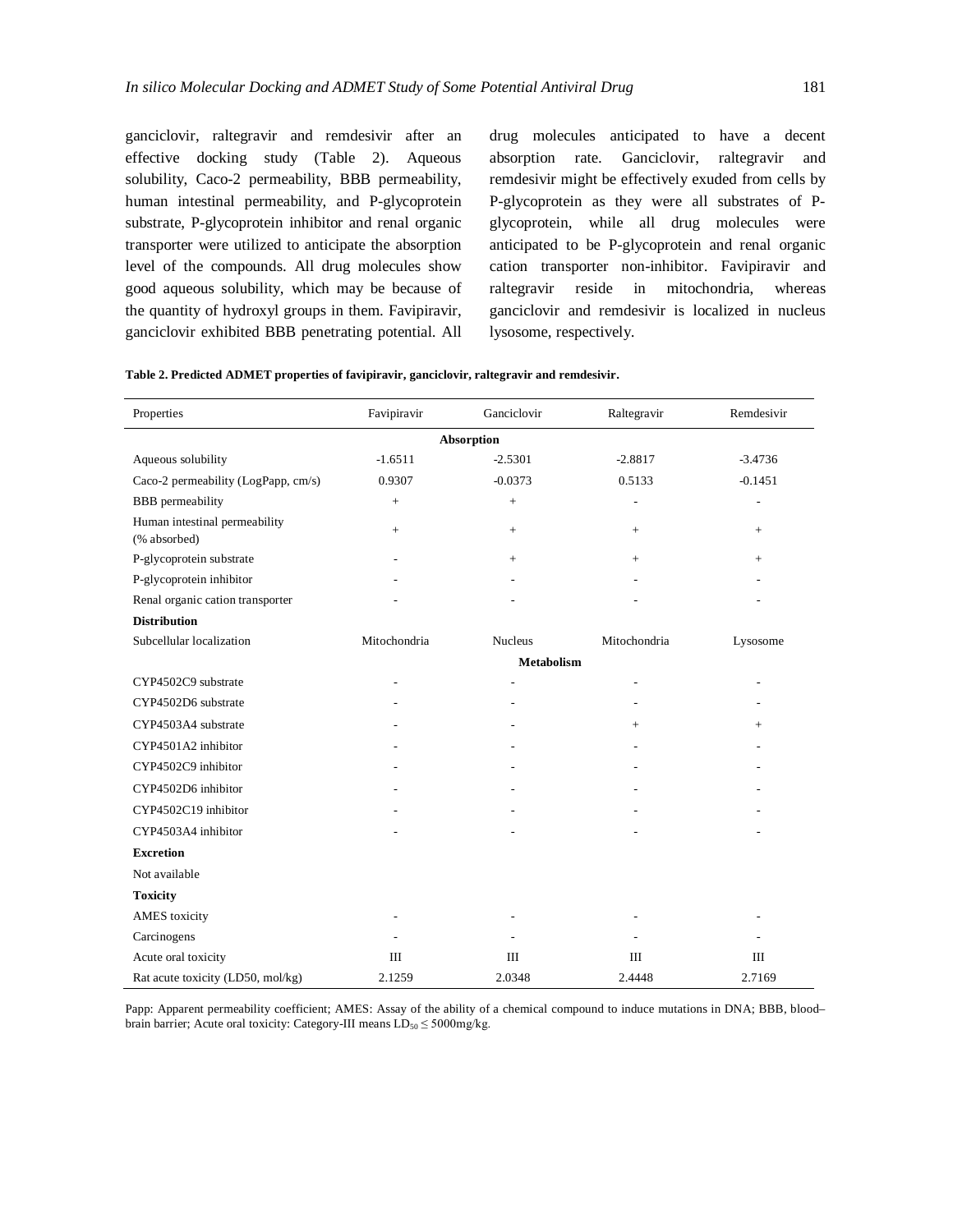

Figure 4. Remdesivir docked in the SARS-CoV-2 protease M<sup>pro</sup> (6Y2F): (left) Pocket view of 6Y2F binding with remdesivir shows the Hbond donor-acceptor residues, **(right)** 2D schematic diagram of docking model of interaction between 6Y2F and remdesivir with amino acid with H-bond (green dashed line).

Cytochrome P450s is a significant enzyme system for drug metabolism in liver. Table 2 showed that favipiravir, ganciclovir, raltegravir and remdesivir were not substrates for the CYP4502C9, CYP4502D6. Raltegravir and remdesivir were anticipated to be CYP4503A4 substrates. All drug molecules were not anticipated to be CYP4501A2, CYP4502C9, CYP4502D6, CYP4502C19, and CYP4503A4 inhibitors. Such reason it may be mention that the compounds having CYP450 noninhibiting property might not be metabolized in the liver. The results also suggested that favipiravir, ganciclovir, raltegravir and remdesivir may be nontoxic in AMES test and none were predicted to be carcinogenic. All drug molecules fall in class III  $(LD50 \leq 5000$ mg/kg) (Table 2).

# **CONCLUSION**

The results of the docking showed the various kinds of binding interactions of the drugs with proteins and some were favorable. The antiviral drugs favipiravir, ganciclovir, raltegravir and remdesivir showed high affinity interaction with the SARS-CoV-2 protease  $M<sup>pro</sup>$  (6Y2F). Overall, these antiviral drug candidates would be helpful to prevent the SARS-CoV-2 protease  $M<sup>pro</sup>$  (6Y2F) and to reduce

the risk of infection in the host body but *in vitro* and *in vivo* studies are required to verify their potential to inhibit viral replication.

# **CONFLICT OF INTEREST**

We announce that we have no conflict of interests.

#### **REFERENCES**

- 1. Zhou, P., Yang, X-L., Wang, X-G., Hu, B., Zhang, L., Zhang, W., Si, H-R., Zhu, Y., Li, B., Huang, C-L., Chen, H-D., Chen, J., Luo, Y., Guo, H., Jiang, R-D., Liu, M-Q., Chen, Y., Shen, X-R., Wang, X., Zheng, X-S., Zhao, K., Chen, Q-J., Deng, F., Liu, L-L., Yan, B., Zhan, F-X., Wang, Y-Y., Xiao, G-F. and Shi, Z-L. 2020. A pneumonia outbreak associated with a new coronavirus of probable bat origin. *Nature*. **579**, 270–273.
- 2. Wu, F., Zhao, S., Yu, B., Chen, Y-M., Wang, W., Song, Z-G., Hu Y., Tao, Z-W., Tian J-H., Pei, Y-Y., Yuan, M-L., Zhang, Y-L., Dai, F-H., Liu, Y., Wang, Q-M., Zheng, J-J., Xu, L., Holmes, E. C. and Zhang, Y-Z. 2020. A new coronavirus associated with human respiratory disease in China. *Nature*. **579**, 265–269.
- 3. Anand, K., Ziebuhr, J., Wadhwani, P., Mesters, J. R. and Hilgenfeld, R. 2003. Coronavirus main proteinase (3CLpro) structure: basis for design of anti-SARS drugs. *Science*. **300**,1763-1767.
- Hilgenfeld, R. 2014. From SARS to MERS: crystallographic studies on coronaviral proteases enable antiviral drug design. *FEBS J*. **281**, 4085–4096.